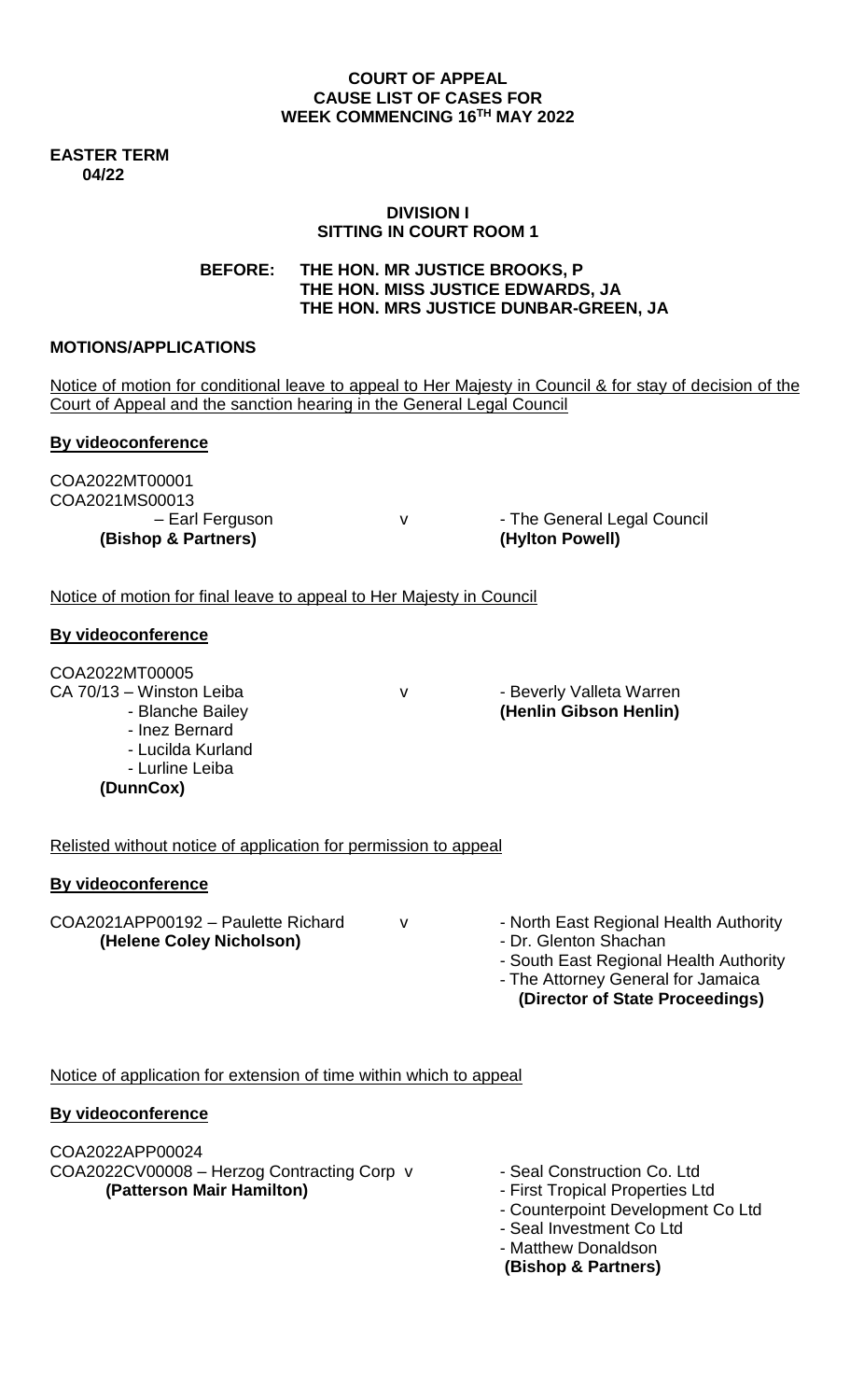| Relisted notice of application for extension to file and serve notice of appeal |                |                                                                                   |
|---------------------------------------------------------------------------------|----------------|-----------------------------------------------------------------------------------|
| <b>By videoconference</b>                                                       |                |                                                                                   |
| COA2021APP00124 - Dave Campbell                                                 | v              | - Travel Cash Jamaica Ltd                                                         |
| <b>SUPREME COURT CRIMINAL</b>                                                   |                |                                                                                   |
| Applications for leave to appeal                                                |                |                                                                                   |
| <b>By videoconference</b>                                                       |                |                                                                                   |
| CA 24/17 - Michael Ellis<br>(Mikael Lorne)                                      | v <sub>R</sub> | - Murder                                                                          |
| <b>By videoconference</b>                                                       |                |                                                                                   |
| COA2019CR00016 - Kadane Dunn<br>(Karlene Afflick)                               | v <sub>R</sub> | - Sexual Touching of a child<br>- Rape                                            |
| <b>PARISH COURT CIVIL APPEAL</b>                                                |                |                                                                                   |
| <b>By videoconference</b>                                                       |                |                                                                                   |
| PCCA 18/17 - Dorrette Angella Reynolds<br>(Ann Marie C Jordon)                  | v              | - Constable Carol Kerridge<br>- The Assets Recovery Agency<br>(Alethia Tomlinson) |

# **DIVISION II**

# **SITTING IN COURT ROOM 2**

**BEFORE: THE HON. MRS JUSTICE MCDONALD BISHOP, JA THE HON. MR JUSTICE D FRASER, JA THE HON. MRS JUSTICE G FRASER, JA (AG)**

## **MOTIONS/APPLICATIONS**

Notice of application for extension of time within which to file response to notice of appeal

## **By videoconference**

COA2022APP00013 COA2021CV00101 – International Export Uniforms Inc (Oversees) v v - The Commissioner General of **(Livingston, Alexander & Levy)** - Tax Administration Jamaica (TAJ)

**(Maxine F. Johnson)** 

## Notice of application for extension of time to file notice and grounds of appeal

## **By videoconference**

COA2022APP00051 COA2022CV00031 - Jamozzie Investments Ltd. v - Betting, Gaming & Lotteries **(Levy/Cheeks) Commission** 

 **(Braham Legal)**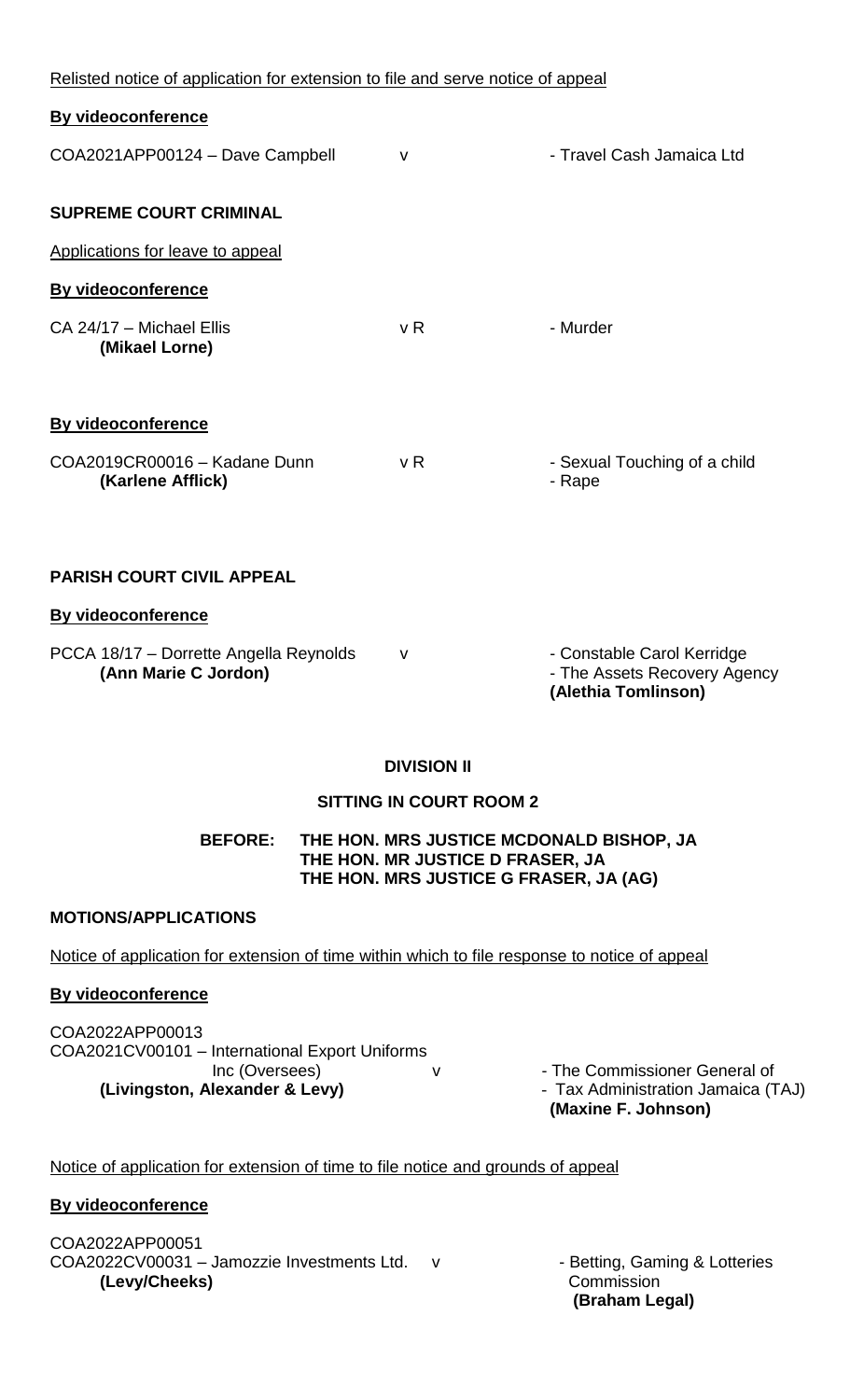| <b>SUPREME COURT CRIMINAL</b> |  |  |
|-------------------------------|--|--|
|-------------------------------|--|--|

| Applications for leave to appeal                                           |     |                                             |
|----------------------------------------------------------------------------|-----|---------------------------------------------|
| COA2019CR00015 - Dale Wittock                                              | v R | - Rape                                      |
|                                                                            |     |                                             |
| <b>By videoconference</b>                                                  |     |                                             |
| COA2019CR00047 - Sheldon Green<br>(Ravil Golding)                          | v R | - Incest<br>- Grievous sexual assault       |
| <b>PARISH COURT CRIMINAL APPEAL</b>                                        |     |                                             |
| By videoconference                                                         |     |                                             |
| COA2021PCCR00016 - Jason Ivey<br>(Donovan St. L. Williams & Co)            | v R | - Assault occasioning actual<br>bodily harm |
| <b>PARISH COURT CIVIL APPEALS</b>                                          |     |                                             |
| <b>By videoconference</b>                                                  |     |                                             |
| COA2020PCCV00021 - Dekal Wireless Ja Ltd<br>- Cable & Wireless<br>Ja. Ltd. | v   | - G N Holdings Ltd<br>(Dr. Mario Anderson)  |
| (Grant, Stewart, Phillips & Co)                                            |     |                                             |
| By videoconference                                                         |     |                                             |
| COA2020PCCV00022 - Dekal Wireless Ja Ltd<br>- Cable & Wireless<br>Ja. Ltd. | v   | - G N Holdings Ltd<br>(Dr. Mario Anderson)  |
| (Grant, Stewart, Phillips & Co)                                            |     |                                             |

# **CHAMBERS**

**BEFORE THE HONOURABLE MISS JUSTICE EDWARDS, JA ON TUESDAY 17TH MAY 2022.**

# **Case management conference**

# **2:00 PM – By teleconference**

COA2021CV00018 – Richard Orville Morrison v - The Minister of Justice

- The Attorney General of Jamaica **(Director of State Proceedings)**